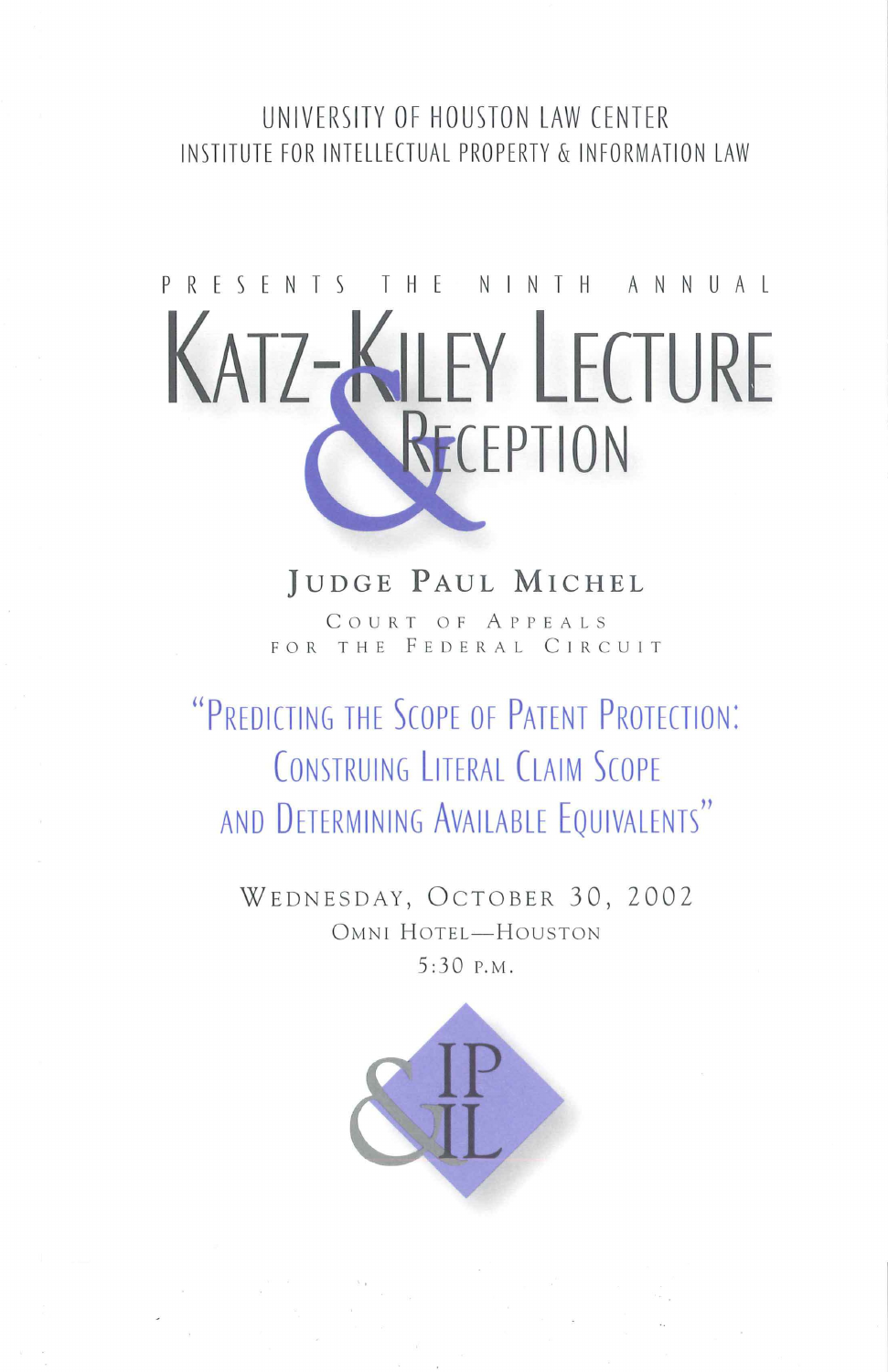

JUDGE PAUL R. MICHEL

JUDGE PAUL R. MICHEL was appointed to the United States Court of Appeals for the Federal Circuit in 1988, following 22 years of continuous government service. In his distinguished career, he has served as Assistant Watergate Special Prosecutor, Assistant Counsel to the Senate Intelligence Committee, Deputy Chief of the Department of Justice's Public Integrity Section., Associate Deputy Attorney General, and Counsel and Administrative Assistant to Senator Arlen Specter. He is a graduate of Williams College and the University of Virginia Law School.

Judge Michel has written over 200 opinions in patent, trademark, contract, tax, and international trade, and serves on the Committee on Intercircuit Assignments of the United States Judicial Conference. In 1999, he was the recipient of the annual Jefferson Medal Award for his outstanding contribution in promoting "the Progress of Science and useful Arts."

Judge Michel has served as an adjunct professor at the George Washington University National Law Center, and has taught master classes at the John Marshall Law School and Chicago~Kent College of Law. He has authored several articles on federal jurisprudence and improving patent litigation advocacy.

A frequent speaker, Judge Michel has addressed law school conferences and bar groups, including international intellectual property law associations. He has participated in the advanced training of judges of courts of various nations, including Russia, Romania, Sweden, Norway, and Argentina, for the Federal Judicial Center and other organizations.

Judge Michel is a member of the Board of Trustees of the National Inventors Hall of Fame, Inc., and serves on advisory boards for intellectual property at several law schools. He has also sat by designation of the Chief Justice with the United States Courts of Appeals for the Second, Third, and Ninth Circuits.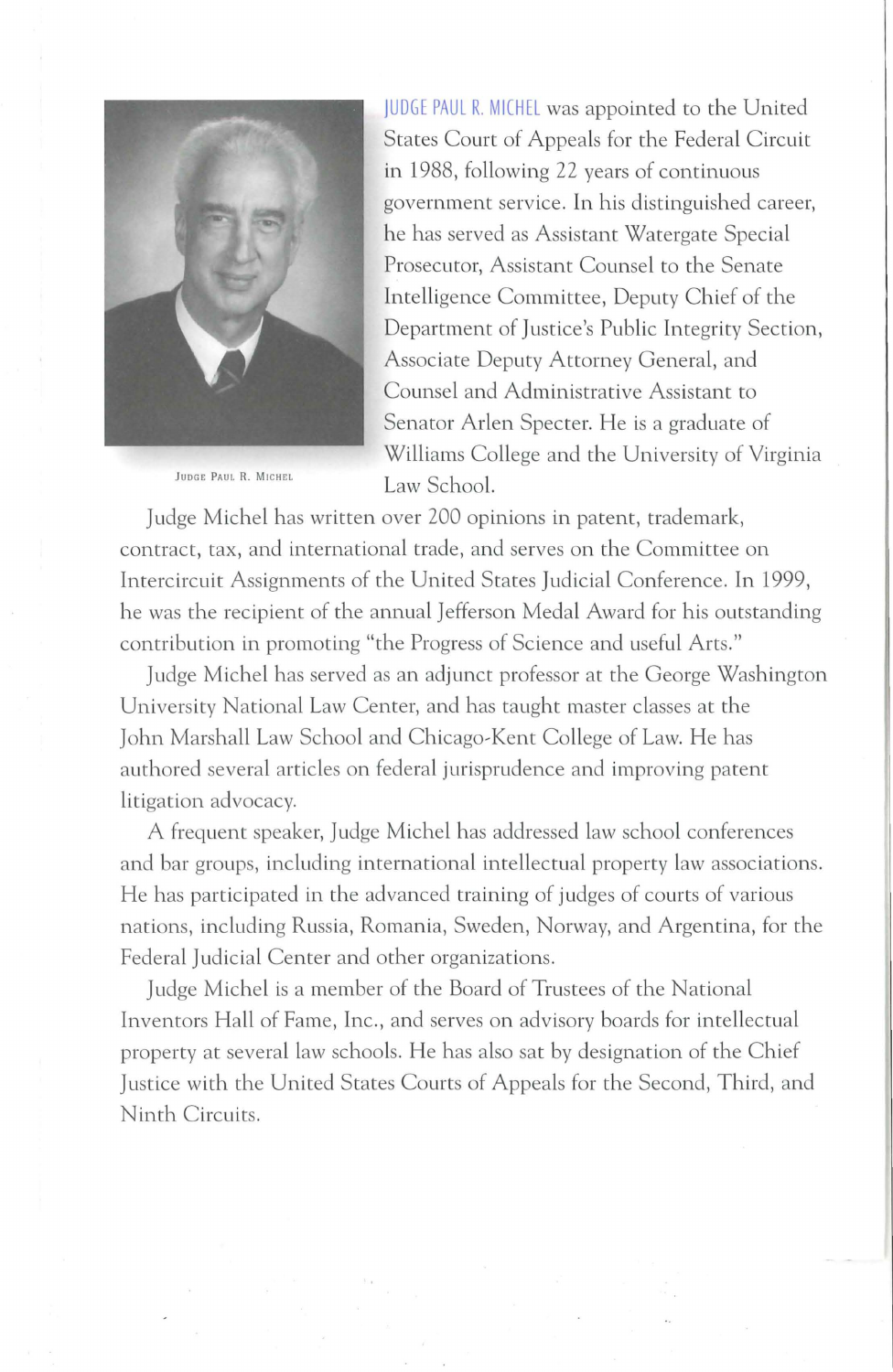INSTITUTE FOR INTELLECTUAL PROPERTY & INFORMATION LAW AT THE UNIVERSITY OF HOUSTON LAW CENTER

*is pleased to announce the ninth annual* 



JUDGE PAUL R. MICHEL

## **"PREDICTING THE SCOPE OF PATENT PROTECTION: CONSTRUING LITERAL CLAIM SCOPE AND DETERMINING AVAILABLE EQUIVALENTS"**

WEDNESDAY, OCTOBER 30, 2002

5:30 P.M . GATHERING

6:00 P.M. LECTURE

7:00 P.M. RECEPTION

OMNI HOTEL~HOUSTON PALM COURT

KINDLY RSVP BY MONDAY, OCTOBER 28, 2002

713.743.2180 or *ipil@www.uh.edu* 

to